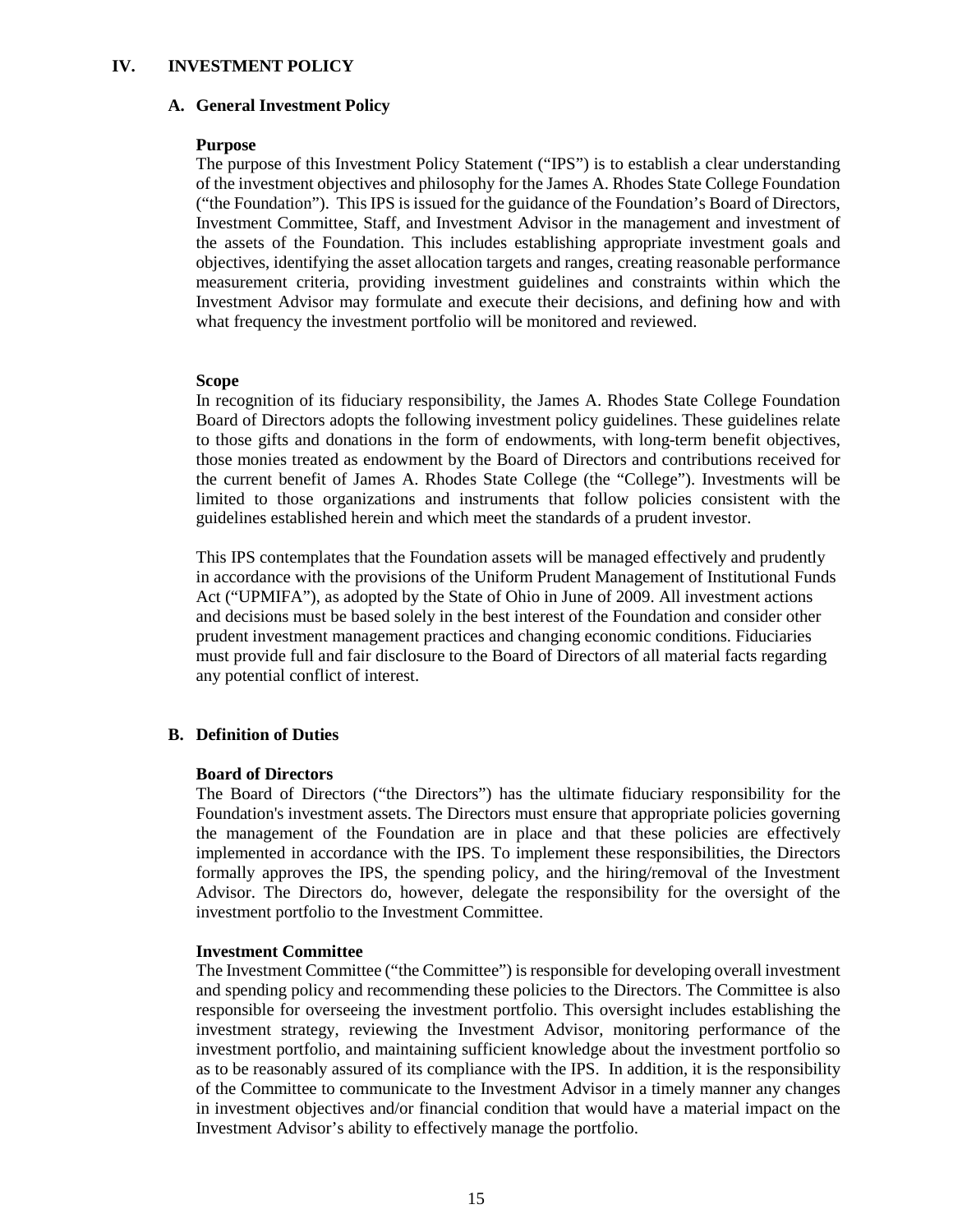### **Secretary and Treasurer**

Both the Secretary and Treasurer have daily responsibility for administration of the Foundation and will consult with the Investment Committee, the Directors, and the Investment Advisor on matters relating to the investment portfolio. Both the Secretary and Treasurer serve as the primary contacts for the Foundation's Investment Advisor.

### **Investment Advisor**

The Investment Advisor has discretionary authority over the investment portfolio of the Foundation, consistent with the investment objectives, policies, and guidelines and constraints established in this IPS. The Investment Advisor may also provide guidance to the Committee in the development of investment policies, objectives, guidelines, asset allocation targets and ranges, and portfolio benchmarks.

The Investment Advisor shall be responsible for:

- Day-to-day portfolio management, including rebalancing
- Evaluating the investment portfolio
- Ensuring that the underlying investment managers ("the managers") are within IPS guidelines
- Hiring and removal of the underlying investment managers
- Measuring investment performance
- Providing the Committee with an investment review on a quarterly basis
- Keeping the Committee apprised of market conditions that may have a material impact on the investment portfolio and how it is managed, as well as proactively recommend changes to the IPS, as appropriate

Furthermore, the Investment Advisor shall immediately notify the Investment Committee in writing of any material changes in the investment strategy, portfolio structure, ownership or senior personnel, and bases for the material changes.

## **C. Investment Objectives**

The investment objectives for the management of endowment assets and current contributions are to:

- manage the contributions in a manner that will maximize the benefit intended by the donor,
- produce current income to support the programs of the College and donor objectives,
- achieve growth of both principal value and income over time sufficient to preserve or increase the purchasing power of the assets, thus protecting the assets against inflation.

In order to preserve the purchasing power of both principal and of withdrawals made available for spending, the long-term annualized total net rate of return objective for the Foundation is inflation plus 5 percent. A minimum rate of return equal to the rate of inflation is required to preserve the real purchasing power of the Foundation, and the additional 5 percent is required to provide for spending. Investment objectives will be achieved by maximizing total return consistent with prudent risk limits. To satisfy its long-term net rate of return objective, the Foundation relies on a total return strategy in which investment returns are achieved through both capital appreciation (realized and unrealized) and from current yield (interest and dividends).

In addition, within the parameters of this policy, the Directors, Committee, and Investment Advisor will be cognizant and mindful of investments that promote both the long-term investment goals and values of the Foundation, which may include socially responsible, environmental, social, sustainability, and governance matters.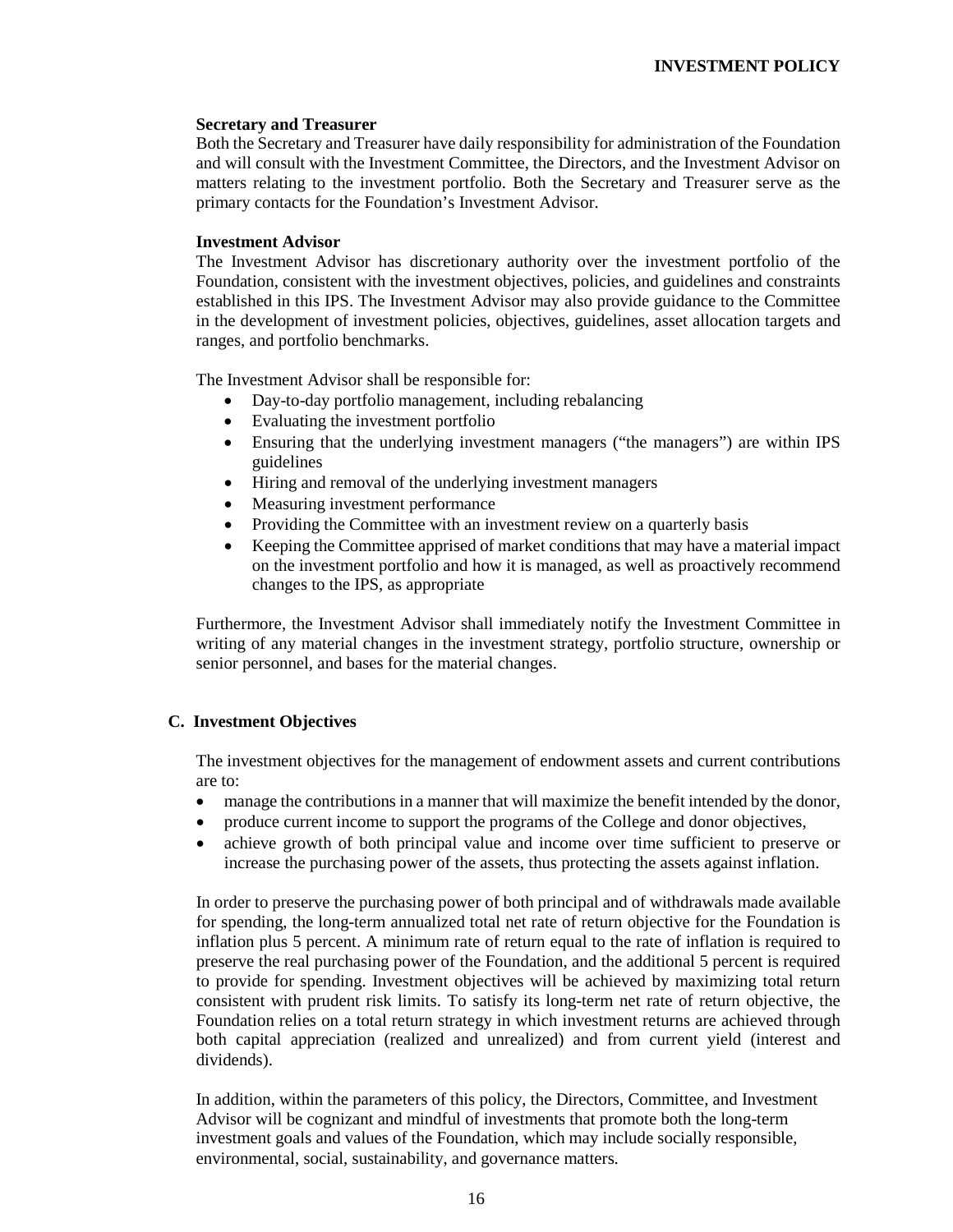## **D**. **Asset Allocation**

The general policy shall be to diversify investments using equity, fixed income, and other securities so as to provide a balance that will enhance total return while avoiding undue risk concentration in any single asset class or investment category. As a long-term policy guideline, the normal asset allocation shall be 70% equity and 30% fixed income.

The following exhibit defines the Foundation's target asset allocation and the minimum and maximum allocation limits of each asset class. The allowable ranges provide flexibility for shifts in the actual asset allocation to take advantage of market conditions. It is expected that extreme positions will be avoided to prevent the possibility of a significant reduction in value given adverse market conditions.

| <b>Asset Class</b>     | <b>Purpose</b>              | <b>Target</b> | Range      | <b>Benchmark Index</b>                                         |
|------------------------|-----------------------------|---------------|------------|----------------------------------------------------------------|
| <b>Global Equities</b> | Capital Appreciation        | 65%           | $50 - 80%$ | <b>MSCI All Country World Index</b>                            |
| Fixed Income           | Capital Preservation        | 22%           | $15 - 45%$ | Bloomberg Aggregate Bond Index                                 |
| Real Assets            | <b>Inflation Protection</b> | 5%            | $0 - 10\%$ | 50% S&P US REIT Index / 50% S&P Global<br>Infrastructure Index |
| <b>Alternatives</b>    | Core Diversifier            | 5%            | $0 - 10\%$ | <b>HFRX Global Hedge Fund Index</b>                            |
| Cash & Equivalents     | Liquidity                   | 3%            | $0 - 10\%$ | BoAML 91-day Treasury Bills Index                              |

 **Target Asset Allocation and Benchmark Index**

## **E. Global Equity Investments – Capital Appreciation**

The objective of global equities is to be the principal source of long-term growth for the portfolio, as equities historically have produced high real rates of return. While equities have exhibited higher expected returns over time, they also have experienced greater volatility.

The majority of the equity investments will be in individual, large cap common stocks. Primary emphasis shall be on high quality, investment grade, and dividend paying stocks in companies that are financially sound and that have prospects for earnings growth. In addition, the large cap stock portfolio shall be diversified in terms of industry, sector, and growth and value characteristics. With regard to the discretionary portfolio of large cap stocks, no individual holding shall comprise more than 10.0% of the portfolio. In addition, sector weightings for the individual equity portfolio shall have sector weights of plus/minus 5% of the S&P 500 Index.

All of the various other categories of equity investments shall be diversified in terms of industry, sector, market capitalization, growth and value characteristics, and country of origin. Investments in these categories must be either professionally managed through mutual fund vehicles or accessed through passively indexed mutual funds and exchange-traded funds ("ETFs"). It is expected that no more than 33% of the equity investments shall be in companies not within the United States.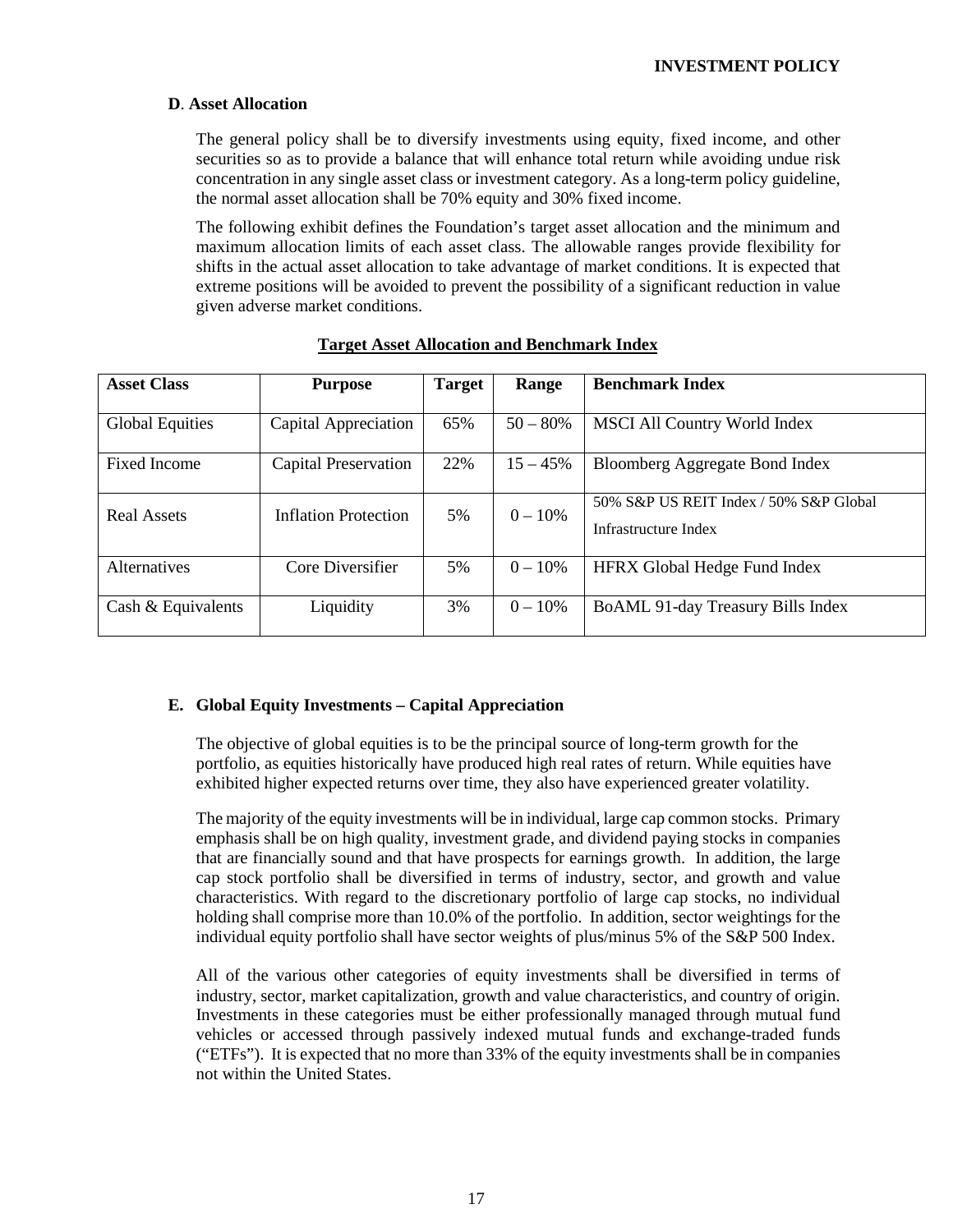## **F. Fixed Income Investments – Capital Preservation and Income**

The primary objective of fixed income is to generate current income and to lower short-term volatility and provide stability. It is intended to offset the volatility of equities, particularly during market downturns, as well as provide deflation protection.

The largest percentage of fixed income investments shall be invested in portfolios of high quality (primarily BBB to AAA) bonds, which includes obligations issued or guaranteed by the U.S. Government or its Agencies or instrumentalities, corporate bonds, mortgage-backed securities, asset-backed securities, and municipal bonds.

Fixed income investments may be further diversified to include up to 20% of the fixed income component, *in aggregate*, in below investment grade securities, such as high yield and floating rate bonds, as well as liquid preferred stocks. In addition, no more than 20% of the fixed income portfolio may be invested in international/emerging market bonds. Investments in these categories must be either professionally managed through mutual fund vehicles or accessed through passively indexed mutual funds and exchange-traded funds ("ETFs").

### **G. Real Assets – Inflation Protection, Growth and Income**

The primary objective of real assets is not only to provide for both growth and current income, but also to insulate a portion of the portfolio from inflation shocks and to provide a source of non-correlating returns with other asset categories. Investments in real assets may be accessed through mutual funds and ETFs, and may include real estate investment trusts ("REITs"), real estate operating companies ("REOCs"), global infrastructure, master limited partnerships ("MLPs"), precious metals, and commodities.

### **H. Alternatives – Core Diversification and Volatility Reduction**

The primary objective of alternative investments is to provide a source of return that is not highly correlated to the equity markets, reduce the volatility within the total portfolio, and access non-traditional investment strategies (e.g., hedge funds). Alternative strategies are clearly defined management strategies utilizing equities, fixed income, currency, commodity, derivative (i.e., futures and options) instruments to implement a total management objective within a diversified portfolio. Investments in these types of strategies are limited to mutual funds that have daily liquidity and no lock-up periods.

### **I. Cash and Equivalents - Liquidity**

The primary objective of cash and cash equivalents is to provide liquidity for the current cash needs of the portfolio and preserve principal.

Cash and equivalents shall be kept at the minimum level necessary to meet foreseeable shortterm liquidity requirements. Investments shall be made in United States Treasury Securities, certificates of deposit issued by commercial banks and insured by the FDIC, commercial paper rated A-1 or P-1, and money market securities issued by institutions with proven high quality credit ratings or by pooled funds with demonstrably high quality credit standards, and proven records of superior performance over time. Other vehicles may be used when specifically approved in writing by the Investment Committee.

Un-invested cash reserves shall be kept to a minimum; short term, cash equivalent securities are usually not considered an appropriate investment vehicle for endowment assets. However, such vehicles are appropriate as a depository for income distributions from endowment investments, or as needed for temporary placement of funds directed for future investment to the long-term investments.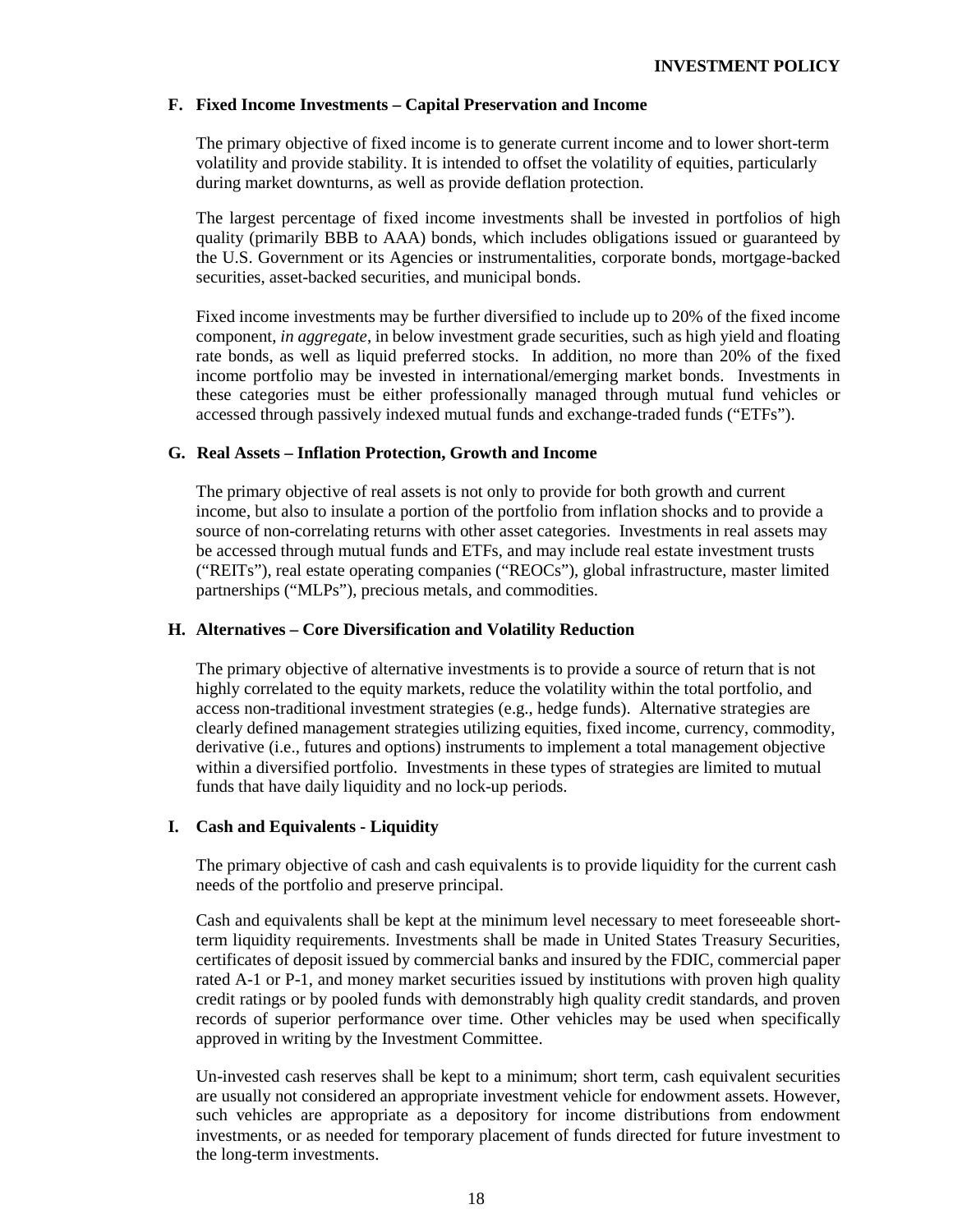## **J. Management of Current Gifts**

The Investment Committee of the Foundation is responsible for the management of current gifts to the Foundation. The Committee may delegate management of these short-term investments to the Treasurer of the Foundation. Generally, the designated staff may invest any such funds in United States Treasury Securities, certificates of deposit issued by commercial banks and insured by the FDIC, commercial paper rated A-1 or P-1, and money market securities issued by institutions with proven high quality credit ratings or by pooled funds with demonstrably high quality credit standards, and proven records of superior performance over time. Other vehicles may be used when specifically approved in writing by the Investment Committee.

# **K. Spending Policy**

Based on the above stated objectives, the current spending policy is to distribute annually up to 5% of a trailing 12-quarter average of the Foundation's total asset value effective June  $30<sup>th</sup>$ of the prior fiscal year. Such a policy should allow for steady growth for the support of operations and minimize the probability of invading the principal over time. Since there may occasionally be situations requiring a higher rate of spending from investable assets, the Investment Committee is authorized to increase the spending rate as necessary on a temporary basis. Such an increase should not be undertaken without a clearly justifiable cause or without the advance approval of the Directors.

It shall be the responsibility of the Investment Committee to periodically review the spending policy against actual returns in order to consider adjustments necessary for the preservation of the purchasing power of the endowment.

## **L. Investment Manager Selection, Reporting, and Performance Evaluation**

In recognition of the Directors' duties under the Uniform Prudent Investor Act (UPIA) it is the Directors' fiduciary responsibility to invest and manage endowment assets as a prudent investor would. Performance is based on the whole and not on any individual asset. The process of investment and diversification is as important as the result. It is therefore the policy of the Directors to use professional management services for investment of the endowment pool.

The Committee does not expect the investment portfolio to outperform the broad market each year and recognizes that the investment portfolio may produce significant over or under performance relative to the broad markets over a given period. For this reason, long-term investment returns will be measured over a five-year moving period, net of investment management fees, versus a benchmark that is reflective of the target asset allocation set forth in this IPS.

The performance objective for the investment portfolio of the Foundation is to produce a total rate of return, net of investment management fees, that meets or exceeds a Broad Policy Benchmark comprised of:

- 65% MSCI All Country World Index (net)
- 22% Bloomberg Aggregate Bond Index
- 2.5% S&P US REIT Index
- 2.5% S&P Global Infrastructure Index
- 5% HFRX Global Hedge Index
- 3% BoAML 91-day Treasury Bill Index